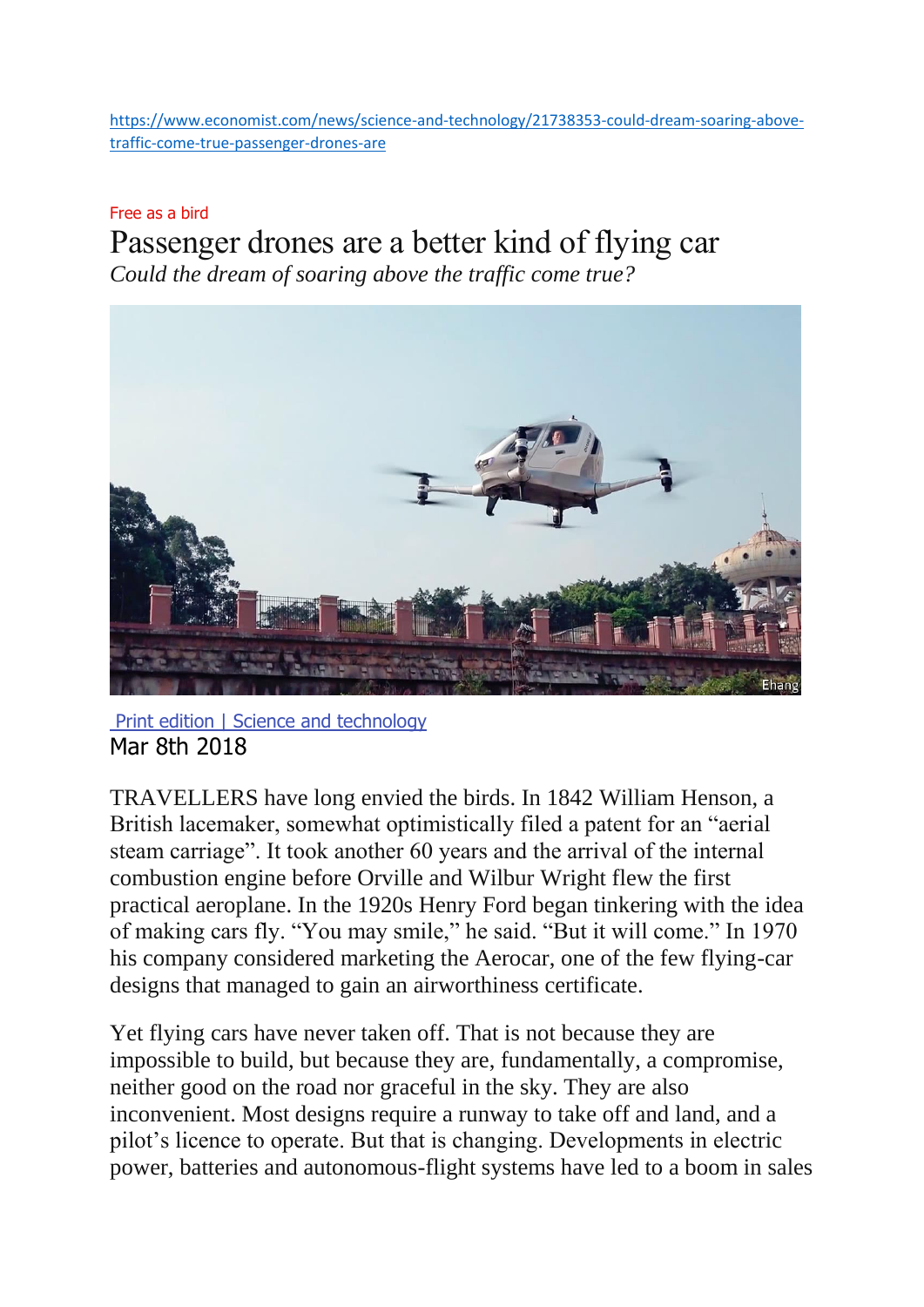of small drone aircraft. Several entrepreneurs have had the idea of scaling up such machines to the point that people can fit inside them. The ultimate goal is a pilotless passenger drone that can either be parked outside your house like an ordinary car, or even summoned with a smartphone app, like a taxi.

Dozens of firms are trying to build such machines. They include Workhorse, an American maker of electric vehicles; Joby Aviation, a Californian company whose backers include JetBlue Airways and Toyota; AeroMobil, a Slovakian company; and Lilium, a German firm working on an air taxi that uses jet-type electric thrusters. Some of their products are convincing enough to have attracted powerful backing. Lilium's investors include Tencent, a giant Chinese investment firm. Larry Page, one of the co-founders of Google, has put his money into several such projects, including the Kitty Hawk Flyer, which the rider sits astride much like a flying motorcycle. Not to be left out, aircraft makers such as Boeing, Airbus and Bell Helicopter have also shown off in-house designs of their own.

## **A vertical market**

Some of the new flying machines are modern variations on the familiar flying-car design. One of the most advanced is the TF-X, developed by Terrafugia, a company from Massachusetts. The TF-X is based on the Transition, a petrol-engined car with foldable wings and a rear-mounted propeller. That machine is already flying and is due to go on sale next year. The TF-X is a plug-in hybrid that can drive but can also take off and land vertically, like a helicopter. Although it is several years away from making its first test flights, Terrafugia says the TF-X will be able to operate autonomously with four people on board for 800km (500 miles) at a cruising speed of 320kph. The idea has attracted interest from bigger firms. In 2017 Terrafugia was bought by Geely, a Chinese firm that also owns Volvo.

The TF-X's ability to do without a runway is a common feature of many of the new designs. Most conventional drones achieve this with a number of small, electrically powered rotors mounted on the corner of the vehicle, or on extended arms. Many of Terrafugia's competitors, though, are abandoning the idea of flying machines that can also drive. Focusing on flight keeps things simple and helps save both money and weight.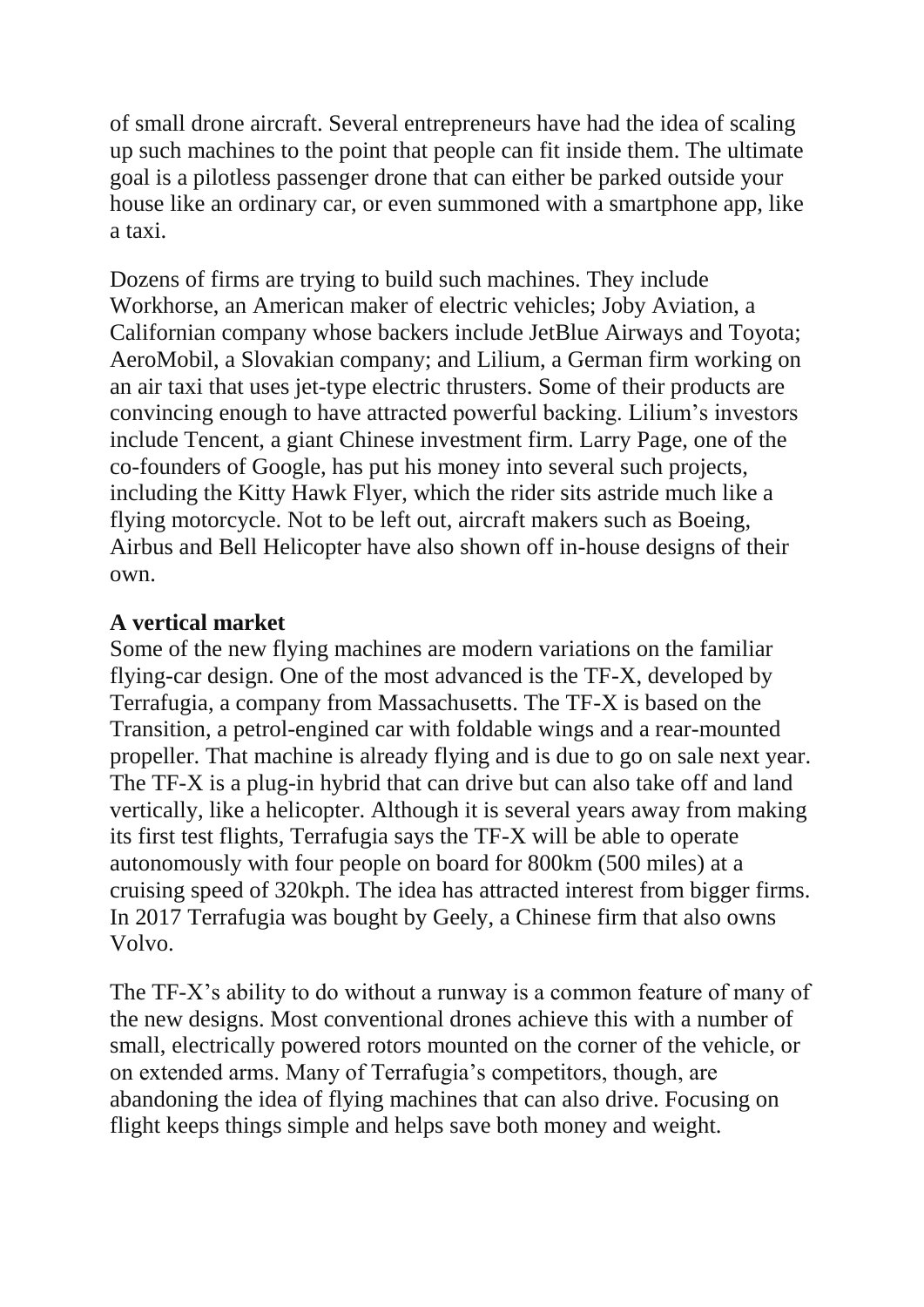One example is Volocopter, a German firm which has attracted investment from Daimler, the parent company of Mercedes-Benz, and interest from Intel, a big American chipmaker. It has been flying prototypes of its 18 rotor autonomous taxi since 2016, when it was first granted a "permit to fly" by regulators. In 2017 it took Brian Krzanich, the chief executive of Intel, on a joyride inside an exhibition hall, with a pilot on the ground controlling the aircraft remotely. A short autonomous flight was carried out in Dubai last year, although no people were on board. This way, step-bystep, Florian Reuter, Volocopter's chief executive, hopes to persuade regulators that passenger drones are safe enough for more ambitious flights and pilotless operations.

For makers of passenger drones face legal hurdles as well as technical ones. Since obtaining its permit to fly, EHang, a dronemaker based in Guangzhou, has been putting its drone, the EHang 184 (shown above), through its paces. That has included flying at 130kph, climbing to 300 metres and operating in a storm. Huazhi Hu, EHang's founder, says it will be necessary to demonstrate that the technology works before air-safety regulators come up with the necessary rules to allow commercial operations. To that end, EHang has got a representative on a technical experts' committee for unmanned aerial vehicles, which has been set up by the Civil Aviation Administration of China to consider what those regulations should be.

## **The law of the sky**

Aviation regulators, understandably, tend to be risk-averse. That means that, although the eventual goal is fully autonomous flight, the first passenger drones are likely to be fitted with manual controls and to require some sort of pilot's licence to operate—just as the first self-driving cars require licensed humans to keep their hands on the wheel at all times. But manufacturers and governments are already discussing how restrictions might be eased. Volocopter, for instance, is hoping that the European Aviation Safety Agency can be persuaded to classify its passenger drone as a "light sports aircraft", which would mean that it can be flown by a person holding a simplified pilot's licence which requires less training.

Eventually, passenger drones may be classified as an entirely new type of aircraft. For that to happen, though, will require a number of changes to existing rules. For instance, most aircraft are supposed to carry enough spare fuel for 30 minutes of extra flying time in an emergency. For many